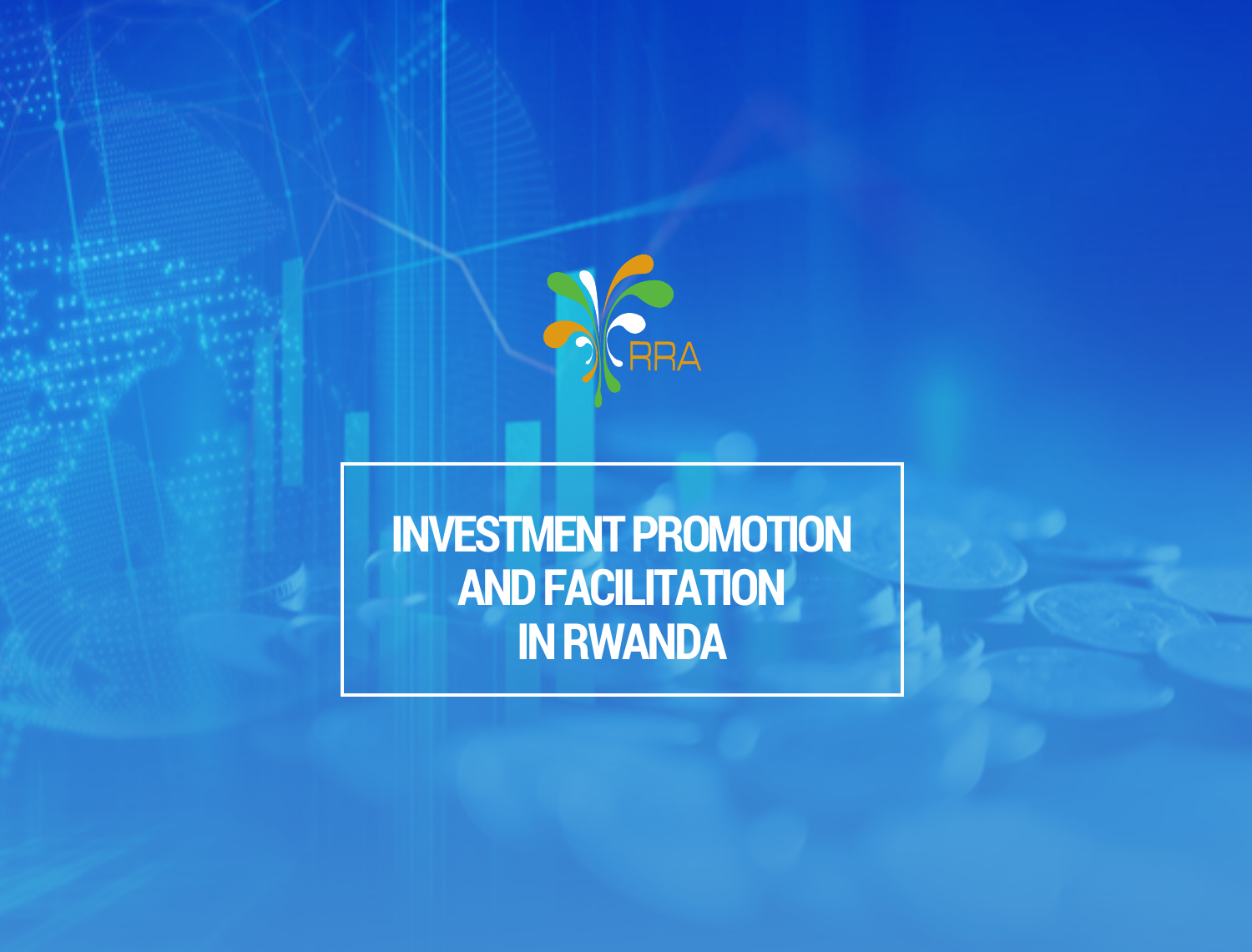## INVESTMENT PROMOTION AND FACILITATION IN **RWANDA**



*Having reviewed Law n° 26/2005 of 17/12/2005 relating*

*to investment and export promotion and facilitation, here is*

*the new Law N° 06/2015 of 28/03/2015 relating to investment promotion and facilitation in Rwanda.*

#### **DEFINITIONS OF TERM**

- **Export processing zone (EPZ): a** protected area used for processing goods that are subject to control for export purposes;
- **• Business process outsourcing:** an agreement by which a foreign company outsources the implementation of some of its business functions to an enterprise in Rwanda;
- **• Global business activities:** management of transactions across borders for foreign-based clients;
- **• Investment certificate:** a document that the Board issues to an investor who fulfils the requirements set out in this law. The document clearly describes the facilitations the investor is entitled to depending on the investment made;
- Regional office: a place in Rwanda where an international company has relocated its regional general management and the coordination of its main operational activities in the region;
- **• Headquarters:** a place in Rwanda where an international company has relocated its general management and the coordination of its main operational activities ;
- **Incentive:** any tax or non-tax inducement extended to an investor to facilitate and support investment;
- **Capital:** any wealth in the form of tangible or intangible assets used for investment purposes;
- **• Mutual fund:** a professionally managed fund which pools money collected from many investors for the purpose of purchasing securities;
- **Investment enterprise:** an enterprise using tangible or intangible assets for profit-making purposes in accordance with the provisions of this law;
- **Private equity:** funds invested in a private company by an investor approved by the competent authority in order to acquire controlling rights and receive dividends as a shareholder;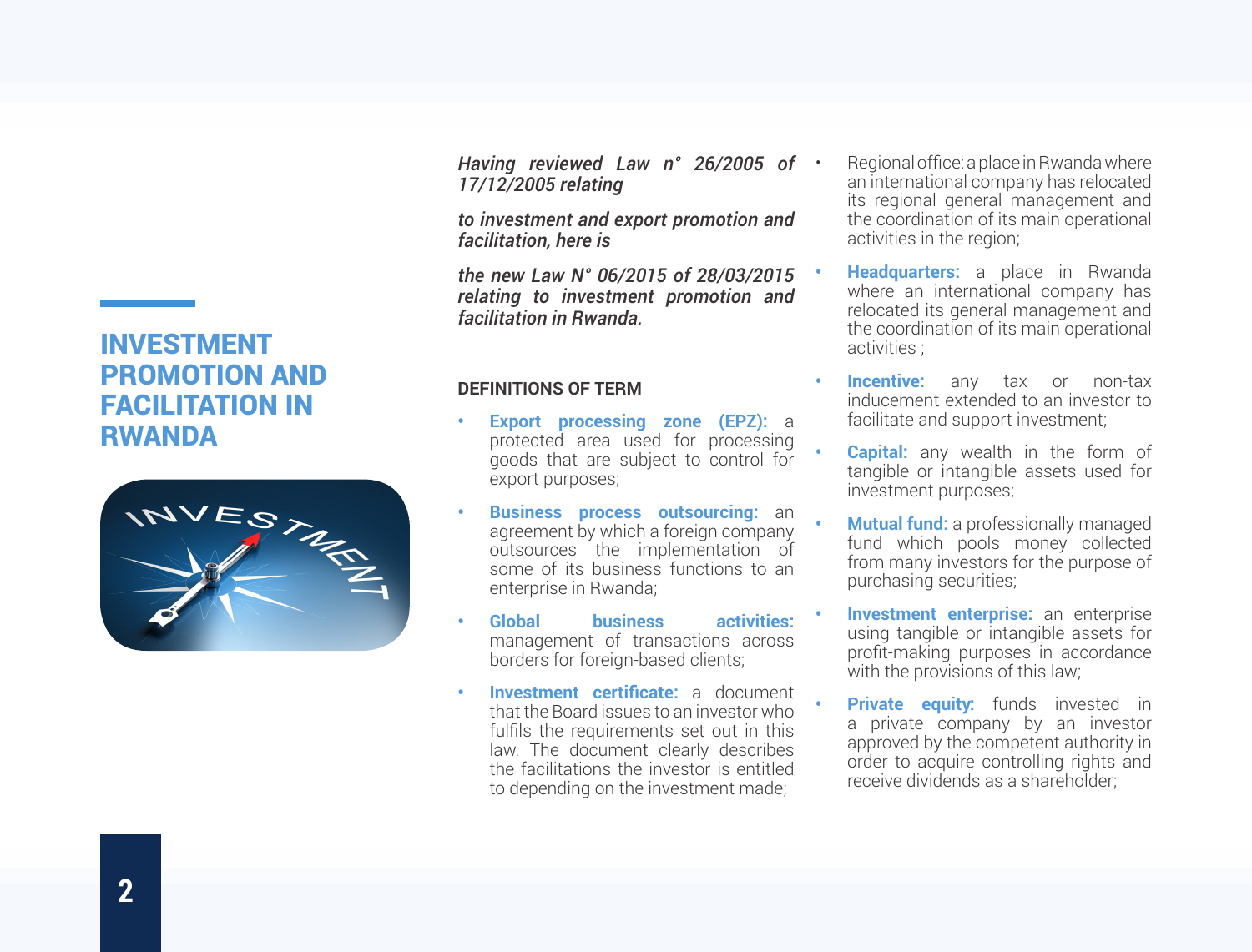- **• Fund management:** a service provided by a financial professional authorized by the competent authority in order to attain goals set by the clients by optimizing the profitability of their funds;
- **Wealth management:** investment and advisory services provided by investment professionals to highnet-worth individuals with the aim of maximizing returns;
- **Asset-backed securities:** financial securities whose accessories derived from assets are used for payment;
- **value addition:** product processing which increases its value by at least thirty-five percent (35%) as defined by the rules of origin in terms of manufacturing;
- **• Investment:** use of tangible or intangible assets for profit-making purposes with the exception of all retail and wholesale trade;
- **• Collective investment scheme:** an arrangement in which several investors form a group and work together for the purpose of improving their common interest and reducing risk;
- **• Venture capital:** money provided by

an investor in the launch of a start-up company, a company in its infancy stage or one which is expanding into a new field of business activities with perceived long- term growth potential;

- **International company:** a business company that owns or controls production or service facilities in one or more countries besides the home country;
- **Export:** selling goods and services outside member countries of the East African Community;
- **Captive insurance scheme:** insurance taken out by a business company in . Rwanda that is restricted exclusively to risks emanating from outside Rwanda in connection with a company to which a company in Rwanda is affiliated;
- **Investor:** natural or legal person that invests in an investment enterprise in Rwanda;
- **Registered investor:** an investor who holds an investment certificate;
- **• Foreign investor:** a. a natural person who is not a citizen of Rwanda or of a member State of the East African Community (EAC) or the Common Market for Eastern and Southern Africa

(COMESA); b. a business company or a partnership not registered in Rwanda, a member state of the East African Community (EAC) or Common Market for Eastern and Southern Africa (COMESA); c. a business company or a partnership registered in Rwanda whose foreign capital from countries other than East African Community (EAC) or Common Market for Eastern and Southern Africa (COMESA) member States is at least fifty-one percent (51%) of the invested capital;

- **Board:** organ in charge of investment promotion in Rwanda;
- **Competent authority:** any competent public organ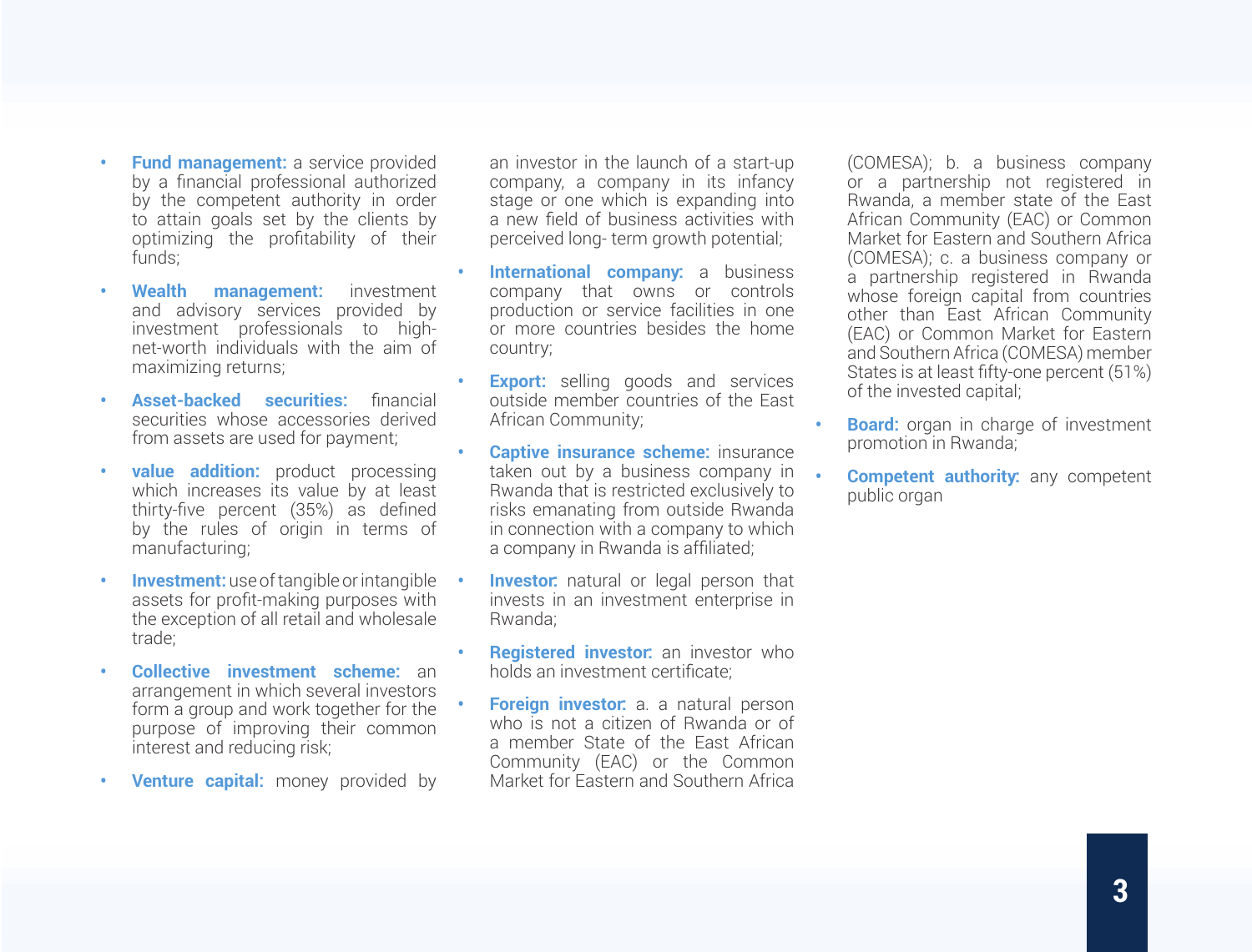#### 1. PREFERENTIAL CORPORATE INCOME TAX RATE OF ZERO PER CENT (0%)

An international company which has its headquarters or regional office in Rwanda will be entitled to a preferential corporate income tax rate of zero per cent (0%) if it fulfils the following requirements:

- To invest the equivalent of at least ten million United States Dollars (USD10,000,000) in both tangible or intangible assets in Rwanda;
- $(2)$  To provide employment and training to Rwandans:
- 3. To conduct international financial transactions equivalent to at least five million United States Dollars (USD 5,000,000) a year for commercial operations through a licensed commercial bank in Rwanda;
- $(4)$  To be well established in the sector within which it operates;
- $(5. )$  to use the equivalent of at least two million United States Dollars (USD 2,000,000) per year in Rwanda;

 $(6)$  To set up actual and effective administration and coordination of operations in Rwanda and perform at least three (3) of the following services in Rwanda:

- a. procurement of raw materials, components or finished products;
- b. market control and sales promotion planning;
- c. information and data management services;
- d. Treasury management services;
- e. Research and development work;
- f. Training and personnel management



## INVESTMENT PROMOTION

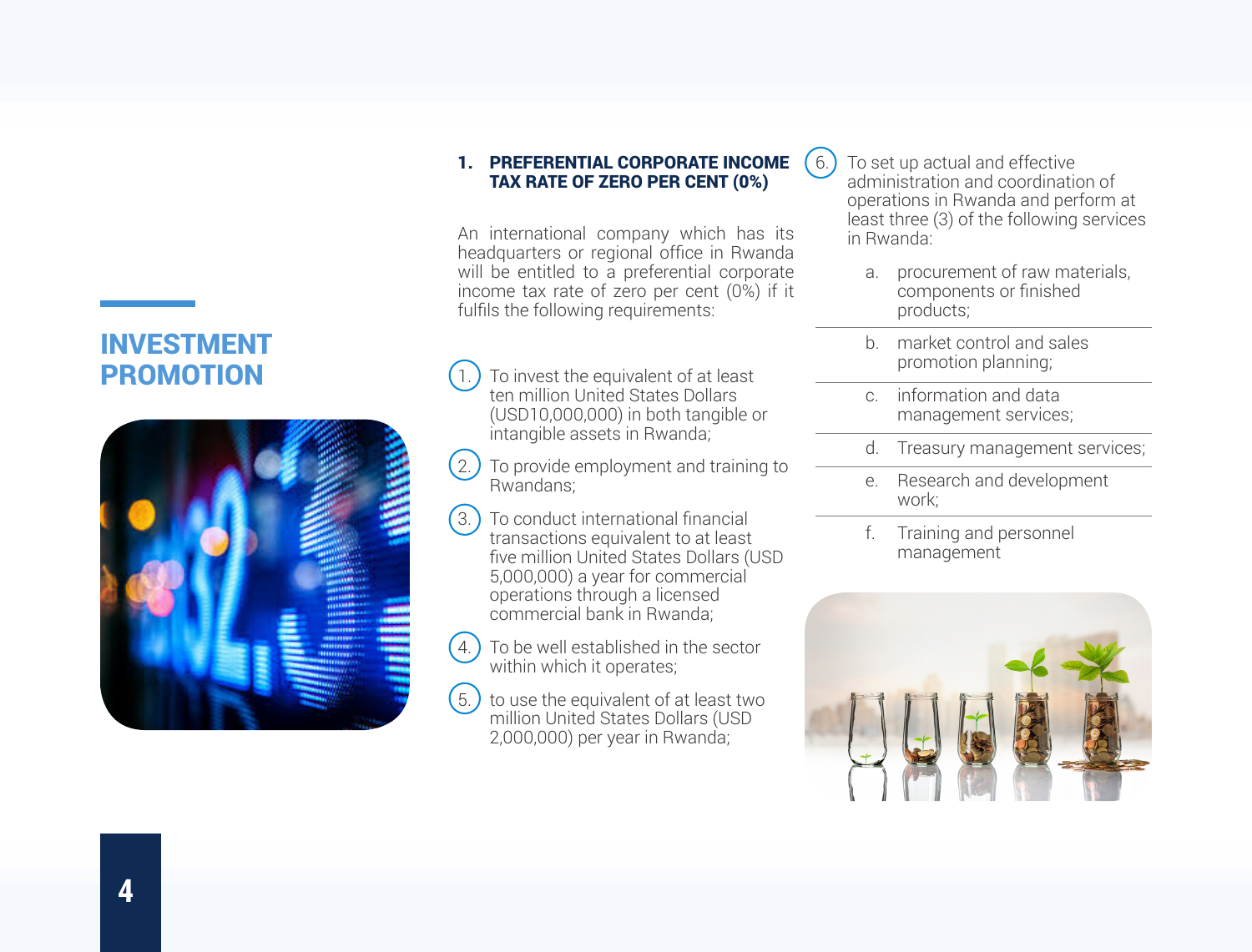#### **II. PREFERENTIAL CORPORATE INCOME TAX RATE OF FIFTEEN PERCENT (15%)**

A preferential corporate income tax rate of fifteen percent (15%) shall be accorded to:

- 1. A registered investor, exporting at least fifty percent (50%) of turnover of goods and services produced in Rwanda; including business processing outsourcing. This incentive excludes unprocessed minerals, tea and coffee without value addition according to the provisions of this Law.
- egistered investor undertaking one of the following operations: energy generation, transmission and distribution from peat, solar, geothermal, hydro, biomass, methane and wind. This incentive excludes an investor having an engineering procurement contract executed on behalf of the Government of Rwanda.
- 3. A registered investor in the sector of transport of goods and related activities whose business is operating a fleet of at least five (5) trucks registered in the investor's name, each with a capacity of at least twenty (20) tons.

4. A registered investor operating in mass transportation of passengers and goods with a fleet of at least ten (10) buses registered in the investor's name, each with a capacity of at least twenty five (25) seats.

- $(5)$  A registered investor in the Information and Communication Technology (ICT) Sector with an investment involving one of the following activities: service, manufacturing or assembly. This incentive excludes ICT retail and wholesale trade as well as ICT repair industries and telecommunications.
- $(6)$  A registered investor operating in the following financial services: global business activities, private equity funds, fund management, wealth management; mutual funds,
	- 1. collective investment schemes, captive insurance schemes, venture capital, and asset backed securities. This incentive excludes locally oriented fund and wealth management, retail banking and insurance activities.
	- 2. An investor registered in building low-cost housing and upon fulfilling the criteria provided under the instructions of the Minister in charge of housing.

3. An investor registered in any another priority economic sector as may be determined by an Order of the Minister in charge of finance.

#### **III. CORPORATE INCOME TAX HOLIDAY OF UP TO SEVEN (7) YEARS**

A registered investor investing an equivalent of at least fifty million United States Dollars  $(USD 50.000, 000)$  and contributing at least thirty percent (30%) of this investment in form of equity in the sectors specified below will be entitled to a maximum of seven (7) year corporate income tax holiday:

1.

1. Energy projects producing at least twenty five megawatts (25 MW). This incentive exclude an investor having an engineering procurement contract executed on behalf of the Government of Rwanda and fuel produced energy;

- 2. Manufacturing;
- 3. Tourism;
- 4. Health;
- 5. Information and Communication Technology (ICT) Sector with an investment involving manufacturing,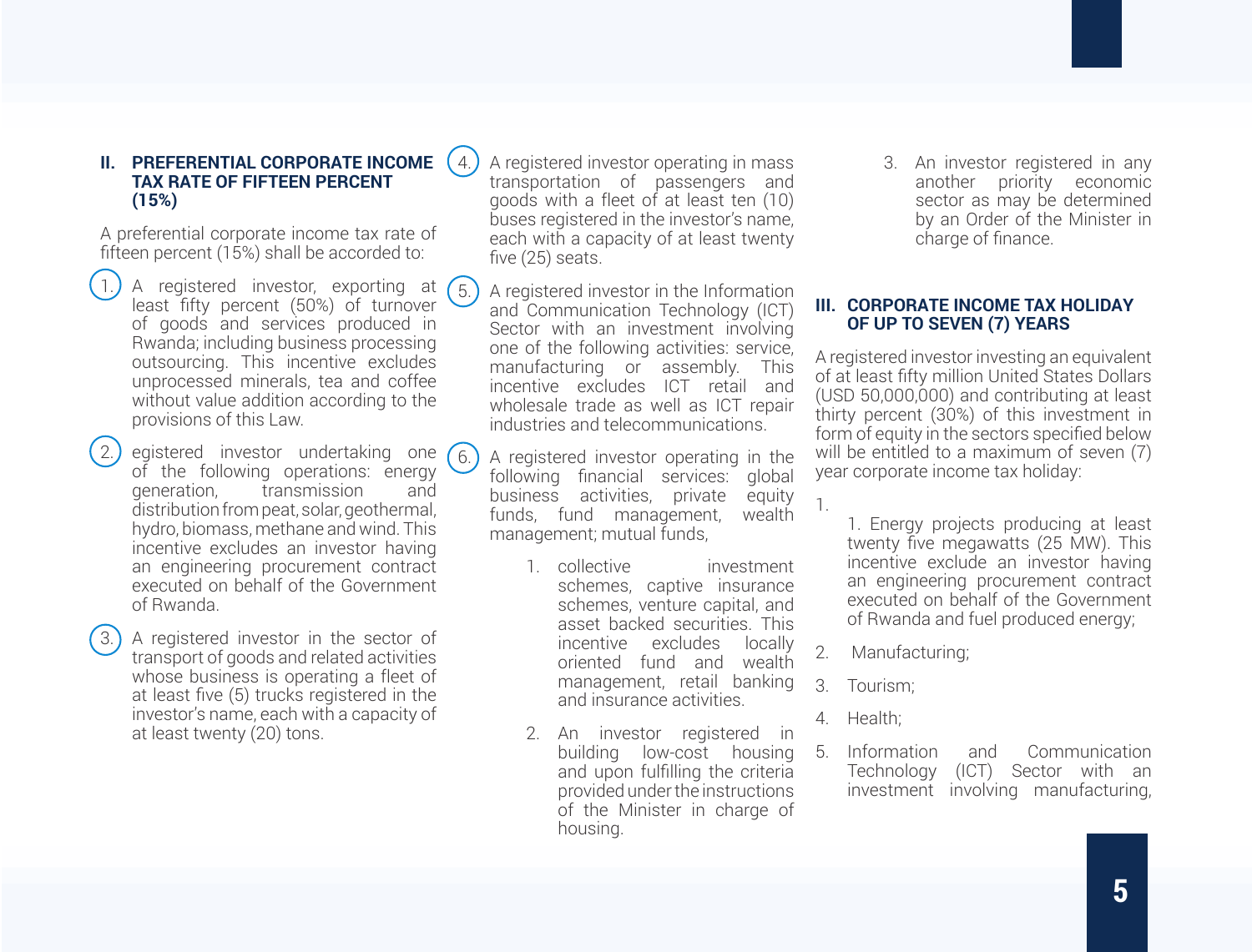assembly and service. This incentive excludes communication; ICT retail and wholesale trade as well as ICT repair companies or enterprises and Telecommunications;

- 6. Export related investment projects;
- 7. An investor registered in another priority economic sector as may be determined by an Order of the Minister in charge of finance.



#### **IV. CORPORATE INCOME TAX HOLIDAY OF UP TO FIVE (5) YEARS**

Microfinance institutions approved by competent authorities will be entitled to a tax holiday of a period of five years (5 years) from the time of their approval. However, this period may be renewed upon fulfilling conditions prescribed in the Order of the Minister in charge of finance.

#### **V. EXEMPTION OF CUSTOMS TAX FOR PRODUCTS USED IN EXPORT PROCESSING ZONES**

A registered investor investing in products used in Export Processing Zones shall be exempted from customs taxes and duties according to the provisions of customs rules and regulations of the East African Community.

#### **VI. EXEMPTION OF CAPITAL GAINS TAX**

A registered investor shall not pay capital gains tax. However, income derived from the sale of a commercial immovable property shall be included in the taxable income of the investor.

#### **VII. VALUE ADDED TAX REFUND**

The refund of the Value Added Tax paid by investors shall be made within a period not exceeding fifteen (15) days upon receipt of the relevant documents by the tax administration authority.

#### **VIII. ACCELERATED DEPRECIATION**

A registered investor shall be entitled to a flat accelerated depreciation rate of fifty per cent (50%) for the first year for new or used assets if he/she meets the following criteria:

- 1. Invest in business assets worth at least fifty thousand US dollars (USD 50,000) each;
- 2. Operate in at least one of the sectors below and meet the requirements:
	- a. export projects;
	- b. manufacturing;
	- telecommunications:
	- d. agro processing;
	- e. education;
	- f. health;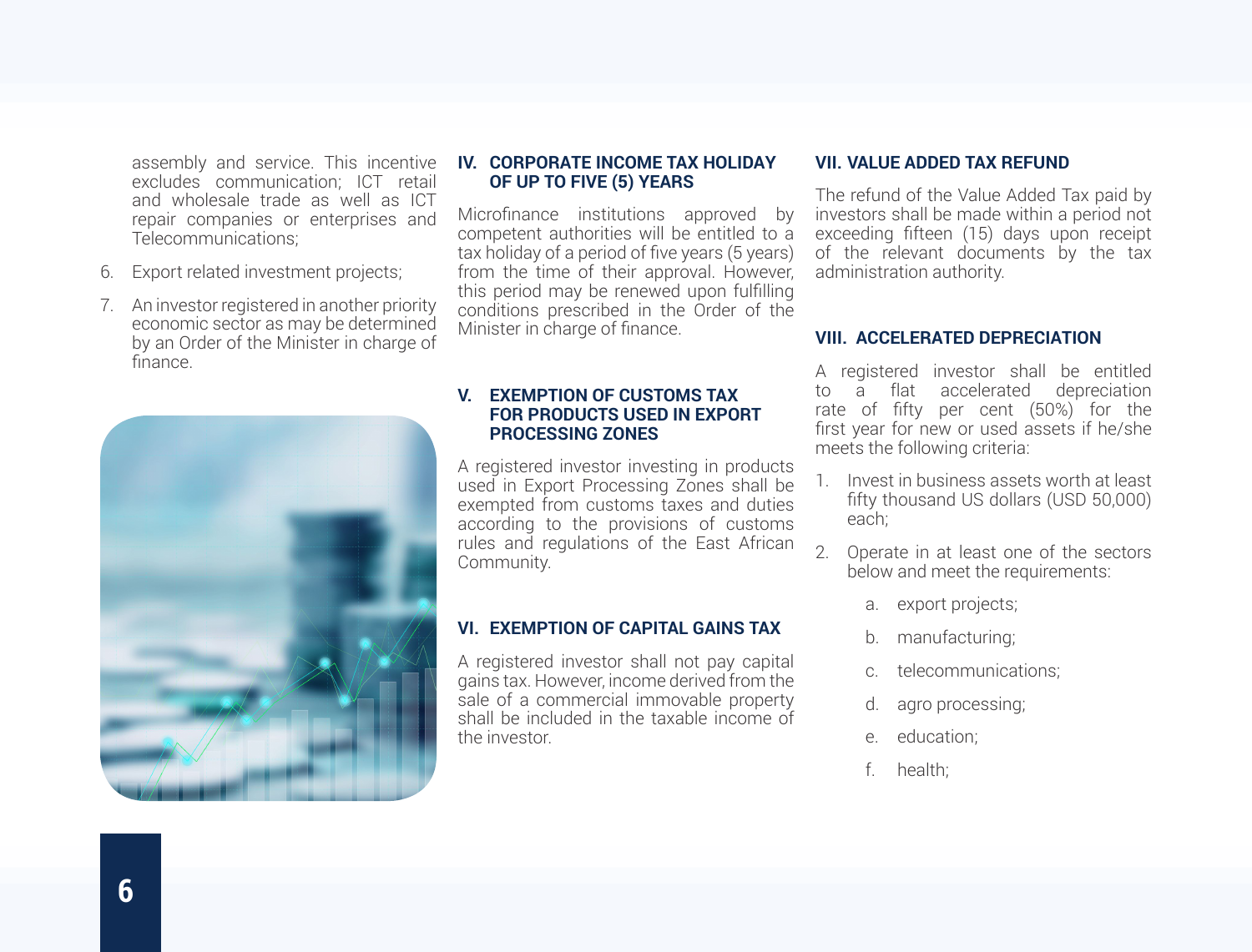- g transport excluding passenger vehicles with less than nine (9) people seating capacity;
- h Tourism investments worth at least one million eight hundred thousand United States Dollars (USD 1, 800, 000);
- Construction projects worth at least one million eight hundred thousand United States dollars (USD 1,800,000);
- Any other sectors provided the investment is worth at least one hundred thousand United States dollars (USD 100,000);
- k Any other priority sector as may be determined by an Order of the Minister in charge of finance;
- 3. Meet the obligations defined below:
	- a. Keep the assets for at least three (3) years after benefi ting from the accelerated depreciation;
	- b. Inform the Commissioner General of the Rwanda Revenue Authority of the disposal of the business assets in case such disposal is made before three

(3) years. Where an investor makes the disposal of such assets before the expiration of three (3) years, he/she shall pay the difference from the reduction of corporate income tax caused by the accelerated depreciation as well as any applicable penalties and<br>interests. However, the interests. However, the investor shall not be liable to pay any amount where it is determined that such disposal was the effect of natural calamities, hazards or any other involuntary reason.

### **IX. IMMIGRATION INCENTIVES**

- 1. A registered investor and his/her dependents shall be issued with a residence permit in accordance with relevant laws.
- 2. A registered investor who invests an equivalent of at least two hundred fifty thousand United States Dollars (USD 250,000) may recruit three (3) foreign employees without necessarily demonstrating that their skills are lacking or insufficient on the labour market in Rwanda.